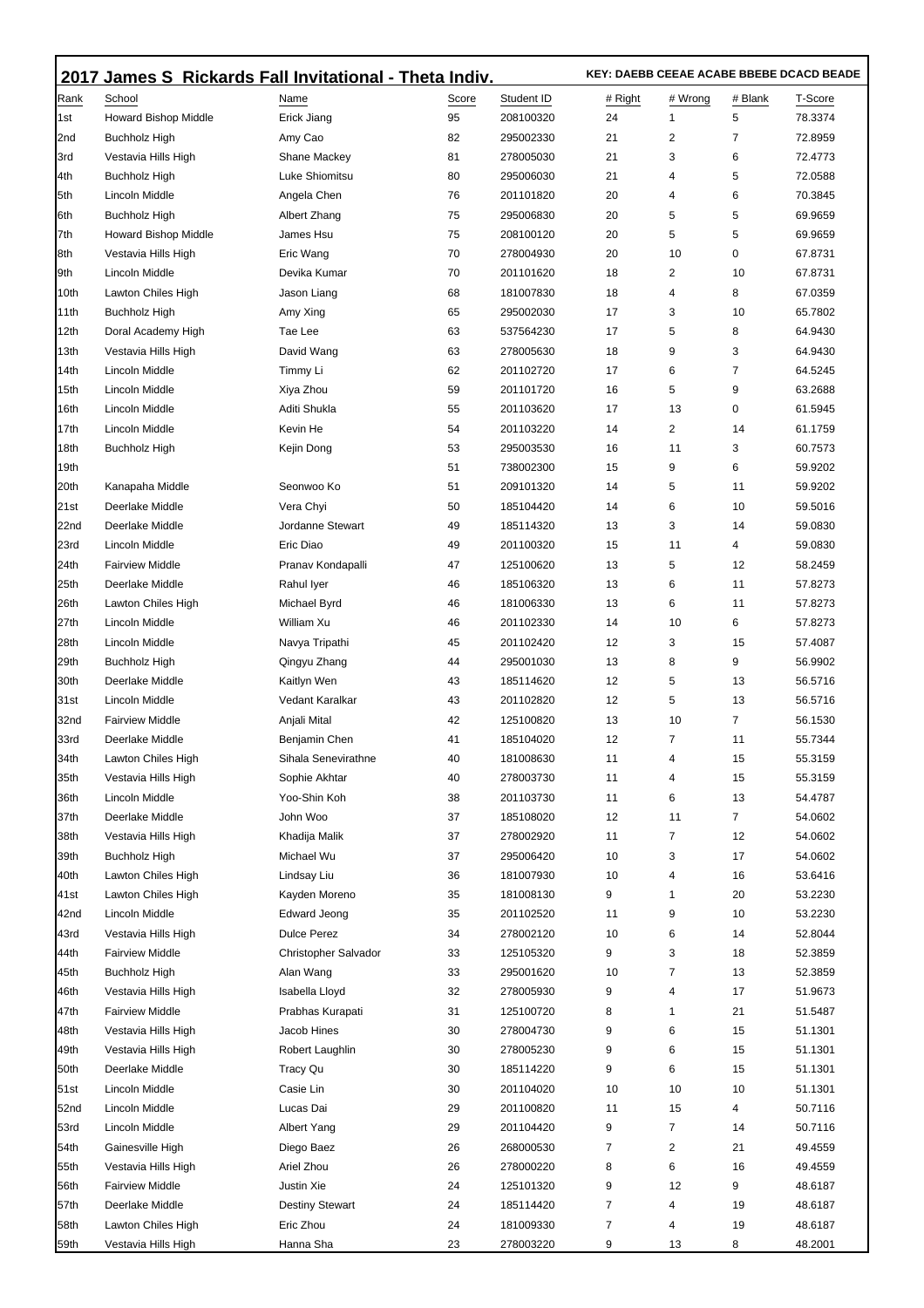|                  | 2017 James S Rickards Fall Invitational - Theta Indiv. |                         |                         |            | KEY: DAEBB CEEAE ACABE BBEBE DCACD BEADE |                |                |         |  |
|------------------|--------------------------------------------------------|-------------------------|-------------------------|------------|------------------------------------------|----------------|----------------|---------|--|
| Rank             | School                                                 | Name                    | Score                   | Student ID | # Right                                  | # Wrong        | # Blank        | T-Score |  |
| 60th             | <b>Fairview Middle</b>                                 | Farzan Shiju            | 22                      | 125101020  | 10                                       | 18             | $\overline{2}$ | 47.7816 |  |
| 61st             | Gainesville High                                       | Isabela Ochoa           | 22                      | 268009220  | 7                                        | 6              | 17             | 47.7816 |  |
| 62nd             | Deerlake Middle                                        | Surabhi Kumar           | 20                      | 185110220  | $\overline{7}$                           | 8              | 15             | 46.9444 |  |
| 63rd             | <b>Fairview Middle</b>                                 | Shikha Patel            | 20                      | 125101720  | 8                                        | 12             | 10             | 46.9444 |  |
| <b>64th</b>      | Lincoln Middle                                         | Anjana Balachandar      | 18                      | 201103820  | 7                                        | 10             | 13             | 46.1073 |  |
| 65th             | <b>Buchholz High</b>                                   | Adithya Sagar           | 18                      | 295006320  | 6                                        | 6              | 18             | 46.1073 |  |
| 66th             | Vestavia Hills High                                    | Brittney Xu             | 17                      | 278004030  | 6                                        | 7              | 17             | 45.6887 |  |
| 67th             | <b>Fairview Middle</b>                                 | Jeffrey George          | 16                      | 125102220  | 5                                        | 4              | 21             | 45.2701 |  |
| 68th             | Vestavia Hills High                                    | Hailey Mao              | 16                      | 278003930  | 6                                        | 8              | 16             | 45.2701 |  |
| 69th             | Deerlake Middle                                        | Yoonmi Hwang            | 15                      | 185104520  | 5                                        | 5              | 20             | 44.8516 |  |
| 70th             | Deerlake Middle                                        | Noah Kabbaj             | 15                      | 185108120  | $\overline{4}$                           | 1              | 25             | 44.8516 |  |
| 71st             | Lawton Chiles High                                     | April Le                | 15                      | 181007730  | 4                                        | 1              | 25             | 44.8516 |  |
| 72nd             | <b>Fairview Middle</b>                                 | <b>Vedant Patel</b>     | 14                      | 125101920  | 4                                        | 2              | 24             | 44.4330 |  |
| 73rd             | Gainesville High                                       | Andie Kramer            | 14                      | 268019730  | $\overline{4}$                           | 2              | 24             | 44.4330 |  |
| 74th             | Lincoln Middle                                         | Chris Zou               | 14                      | 201104130  | $\overline{7}$                           | 14             | 9              | 44.4330 |  |
| 75th             | Gainesville High                                       | Julia Pak               | 13                      | 268009630  | 4                                        | 3              | 23             | 44.0144 |  |
| 76th             | Lawton Chiles High                                     | Dimitria Tarkalanova    | 13                      | 181008930  | $\overline{4}$                           | 3              | 23             | 44.0144 |  |
| 77th             | Deerlake Middle                                        | Aziza Davis             | 12                      | 185105120  | $\overline{4}$                           | 4              | 22             | 43.5958 |  |
| 78th             | Gainesville High                                       | Alayna Fern             | 12                      | 268004620  | 4                                        | 4              | 22             | 43.5958 |  |
| 79th             | Lincoln Middle                                         | Chris Han               | 11                      | 201104720  | $\overline{4}$                           | 5              | 21             | 43.1773 |  |
| 80th             | Gainesville High                                       | Nicholas Mercer         | 11                      | 268008530  | 4                                        | 5              | 21             | 43.1773 |  |
| 181st            | <b>Fairview Middle</b>                                 | Srividya Donthineni     | 10                      | 125105020  | 4                                        | 6              | 20             | 42.7587 |  |
| 82nd             | Gainesville High                                       | Jake Thosteson          | 10                      | 268011720  | 3                                        | 2              | 25             | 42.7587 |  |
| 83rd             | Maclay Lower                                           | Danielle Collins        | 10                      | 173800320  | 8                                        | 22             | 0              | 42.7587 |  |
| 84th             | <b>FSUS Upper</b>                                      | lynthury Warren         | 10                      | 156001420  | 3                                        | $\overline{2}$ | 25             | 42.7587 |  |
| 85th             | Deerlake Middle                                        | Antariksh Krishnan      | 10                      | 185109020  | $\overline{7}$                           | 18             | 5              | 42.7587 |  |
| 86th             | Eastside High                                          | Ethan Cockey            | 10                      | 280001130  | 3                                        | 2              | 25             | 42.7587 |  |
| 187th            | Deerlake Middle                                        | Christopher Lee         | 9                       | 185110320  | $\overline{4}$                           | 7              | 19             | 42.3401 |  |
| 88th             | Gainesville High                                       | Cameron Delgado         | 8                       | 268002920  | 3                                        | 4              | 23             | 41.9215 |  |
| 89th             | Gainesville High                                       | Hannah Reeves           | 8                       | 268021430  | 3                                        | 4              | 23             | 41.9215 |  |
| 90th             | Gainesville High                                       | Heddwyn Bulley          | 8                       | 268001120  | 3                                        | 4              | 23             | 41.9215 |  |
| 91 <sub>st</sub> | Lawton Chiles High                                     | Nikolai Abraimov        | 7                       | 181006230  | 3                                        | 5              | 22             | 41.5030 |  |
| 92nd             | Deerlake Middle                                        | Harshil Pahuja          | 7                       | 185100820  | $\overline{2}$                           | 1              | 27             | 41.5030 |  |
| 93rd             | Vestavia Hills High                                    | Rohma Naim              | 7                       | 278003120  | 3                                        | 5              | 22             | 41.5030 |  |
| 94th             | <b>Fairview Middle</b>                                 | Ananda Chatterjee       | 7                       | 125101420  | 2                                        | 1              | 27             | 41.5030 |  |
| 95th             | Gainesville High                                       | Katherine Gray          | 7                       | 268004430  | $\overline{c}$                           | 1              | 27             | 41.5030 |  |
| 96th             | <b>Rutherford High</b>                                 | Alex Dutton             | 7                       | 174001050  | 4                                        | 9              | 17             | 41.5030 |  |
| 97th             | <b>Fairview Middle</b>                                 | Mahathi Tallapragada    | 7                       | 125102420  | 4                                        | 9              | 17             | 41.5030 |  |
| 98th             | Eastside High                                          | Alex Kelley             | 6                       | 280003130  | 3                                        | 6              | 21             | 41.0844 |  |
| 99th             | Gainesville High                                       | Sara Lawson             | 6                       | 268006920  | $\sqrt{2}$                               | 2              | 26             | 41.0844 |  |
| 100th            | Paxon School for Advanced<br><b>Studies</b>            | Rhoda Ansong            | 5                       | 614700530  | $\overline{7}$                           | 23             | 0              | 40.6658 |  |
| 101st            | Gainesville High                                       | Gage Sposato            | 5                       | 268013920  | $\sqrt{5}$                               | 15             | 10             | 40.6658 |  |
| 102nd            | <b>FSUS Upper</b>                                      | Srihari Sankuratri      | 5                       | 156099920  | $\overline{7}$                           | 23             | 0              | 40.6658 |  |
| 103rd            | Deerlake Middle                                        | Nathan Tang             | 4                       | 185114520  | 4                                        | 12             | 14             | 40.2473 |  |
| 104th            | Gainesville High                                       | <b>Courtney Stiriz</b>  | 3                       | 268010230  | $\mathbf{1}$                             | 1              | 28             | 39.8287 |  |
| 105th            | Gainesville High                                       | <b>Trevor Burr</b>      | 3                       | 268001420  | $\mathbf{1}$                             | 1              | 28             | 39.8287 |  |
| 106th            | <b>Fairview Middle</b>                                 | Anushka Heda            | 3                       | 125100320  | $\overline{2}$                           | 5              | 23             | 39.8287 |  |
| 107th            | Lawton Chiles High                                     | Marlee Gaitanis         | 3                       | 181010430  | 3                                        | 9              | 18             | 39.8287 |  |
| 108th            | Gainesville High                                       | Sidney Karas            | 2                       | 268002430  | $\mathbf{1}$                             | $\overline{2}$ | 27             | 39.4101 |  |
| 109th            |                                                        |                         | 2                       | 171053822  | 3                                        | 10             | 17             | 39.4101 |  |
| 110th            | Gainesville High                                       | Olivia Bryant           | 2                       | 268015030  | 3                                        | 10             | 17             | 39.4101 |  |
| 111th            | Gainesville High                                       | Benjamin Hackett        | 2                       | 268005630  | $\overline{2}$                           | 6              | 22             | 39.4101 |  |
| 112th            | Gainesville High                                       | <b>Justin Mackritis</b> | $\overline{\mathbf{c}}$ | 268007330  | $\overline{2}$                           | 6              | 22             | 39.4101 |  |
| 113th            | <b>Fairview Middle</b>                                 | Rohan Chadha            | 1                       | 125102020  | $\mathbf{1}$                             | 3              | 26             | 38.9915 |  |
| 114th            | Gainesville High                                       | Nicholas Mercer         | 0                       | 268008530  | 0                                        | 0              | 30             | 38.5730 |  |
| 115th            | Eastside High                                          | Hannah Kim              | 0                       | 280004330  | $\overline{2}$                           | 8              | 20             | 38.5730 |  |
| 116th            | Gainesville High                                       | Amanda Villanueva       | -1                      | 268012320  | 0                                        | 1              | 29             | 38.1544 |  |
| 117th            | Gainesville High                                       | Ashley Quigley          | -1                      | 268010020  | 1                                        | 5              | 24             | 38.1544 |  |